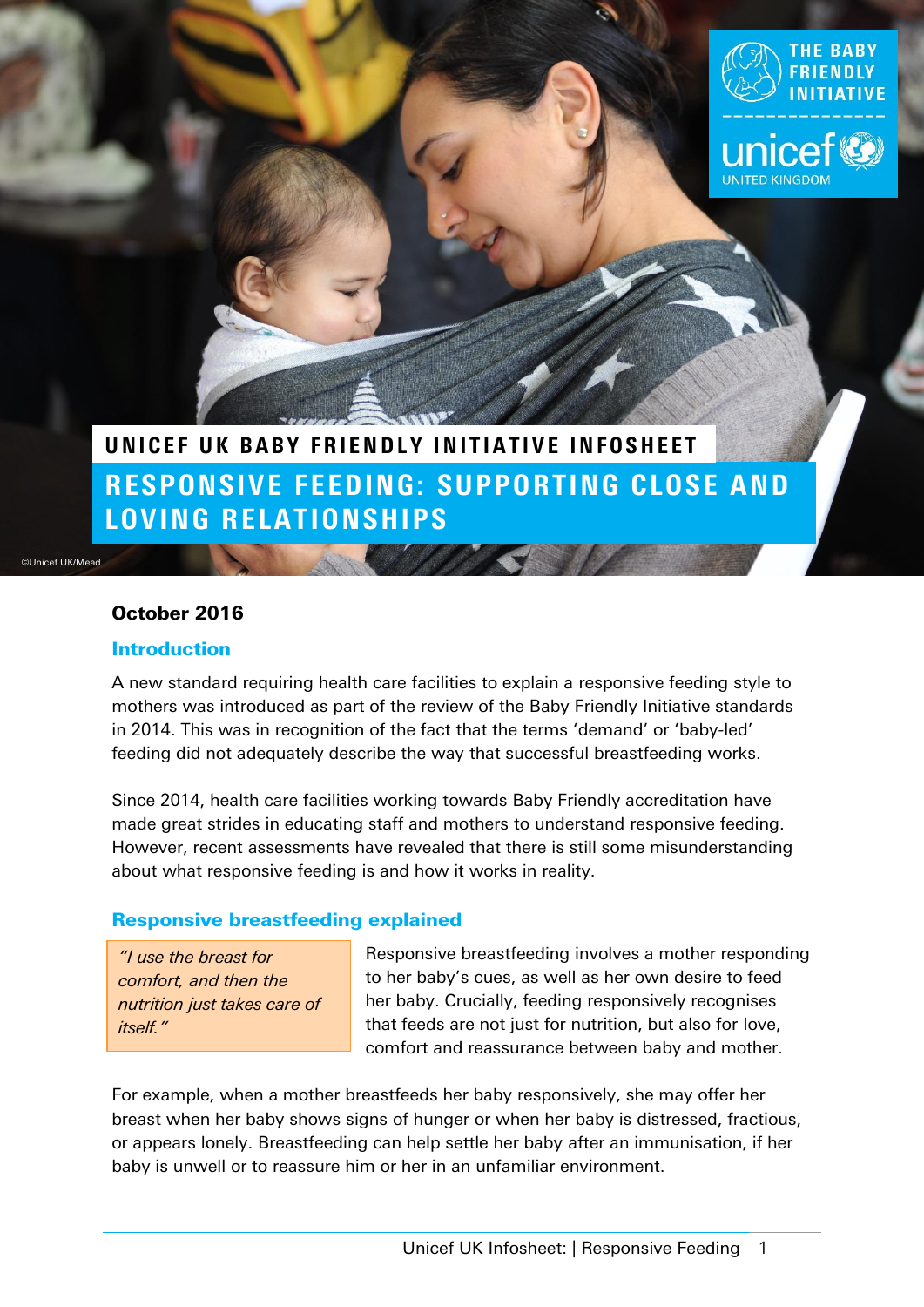She can also offer her breast to meet her own needs, for example before she goes out, before bedtime or because she wants to sit down, rest and have a cuddle with her baby.

Therefore, breastfeeds can be long or short and at varying times in the day, depending on why the mother and her baby have decided to feed. The key to understanding responsive feeding is that it is what ultimately makes both breastfeeding and early parenting easier. Feeding becomes the first and usually most successful action when responding to a baby's needs. It is important that mothers are aware that their baby cannot be overfed or 'spoiled' by 'too much feeding' and that breastfeeding will not, in and of itself, tire a mother any more than the normal tiredness that all mothers have when caring for their newborn baby.

Whilst responsive breastfeeding is (or becomes) instinctive to many mothers, others can struggle in the UK culture where there are often very strong attitudes regarding what constitutes a 'good' baby and the routines that should be achieved. Family and friends, baby-care 'experts', books and the media frequently reinforce the message that limiting feeds and enforcing a daily routine will make life easier. Therefore, mothers will often fight their instincts to respond whenever they or their baby wants to feed, and instead try and fit their baby into what they see as the desired pattern of feeds. All babies and mothers have different needs, and many babies may need to feed more frequently than the desired pattern dictates. This can leave the baby unsatisfied and distressed, which in turn undermines the family's confidence in the adequacy of breastfeeding. Limiting feeds to fit into this routine can also threaten the mother's milk supply, and reduces the chances of successful ongoing breastfeeding.

# Responsive bottle feeding explained

In the UK we have a strong bottle feeding culture; by one week of age over half of all babies will have received formula milk via a bottle, and by six weeks this rises to three quarters of all babies. Many breastfed babies also receive breastmilk in a bottle.

Although true responsive feeding is not possible when bottle feeding, as this risks overfeeding, the mother-baby relationship will be helped if mothers are supported to tune in to feeding cues and to hold their babies close during feeds. Offering the bottle in response to feeding cues, gently inviting the baby to take the teat, pacing the feeds and avoiding forcing the baby to finish the feed can all help to make the experience as acceptable and stress-free for the baby as possible, as well as reducing the risk of overfeeding. Supporting parents to give most of the feeds themselves (particularly in the early days and weeks), will help them to build a close and loving relationship with their baby and help their baby to feel safe and secure.

# Introducing responsive breastfeeding to staff

While most health professionals understand that babies should not be fed to a schedule but rather fed on 'demand', there remains a common belief that a 'normal' feeding pattern is to feed every 3 hours or around 8-10 times a day.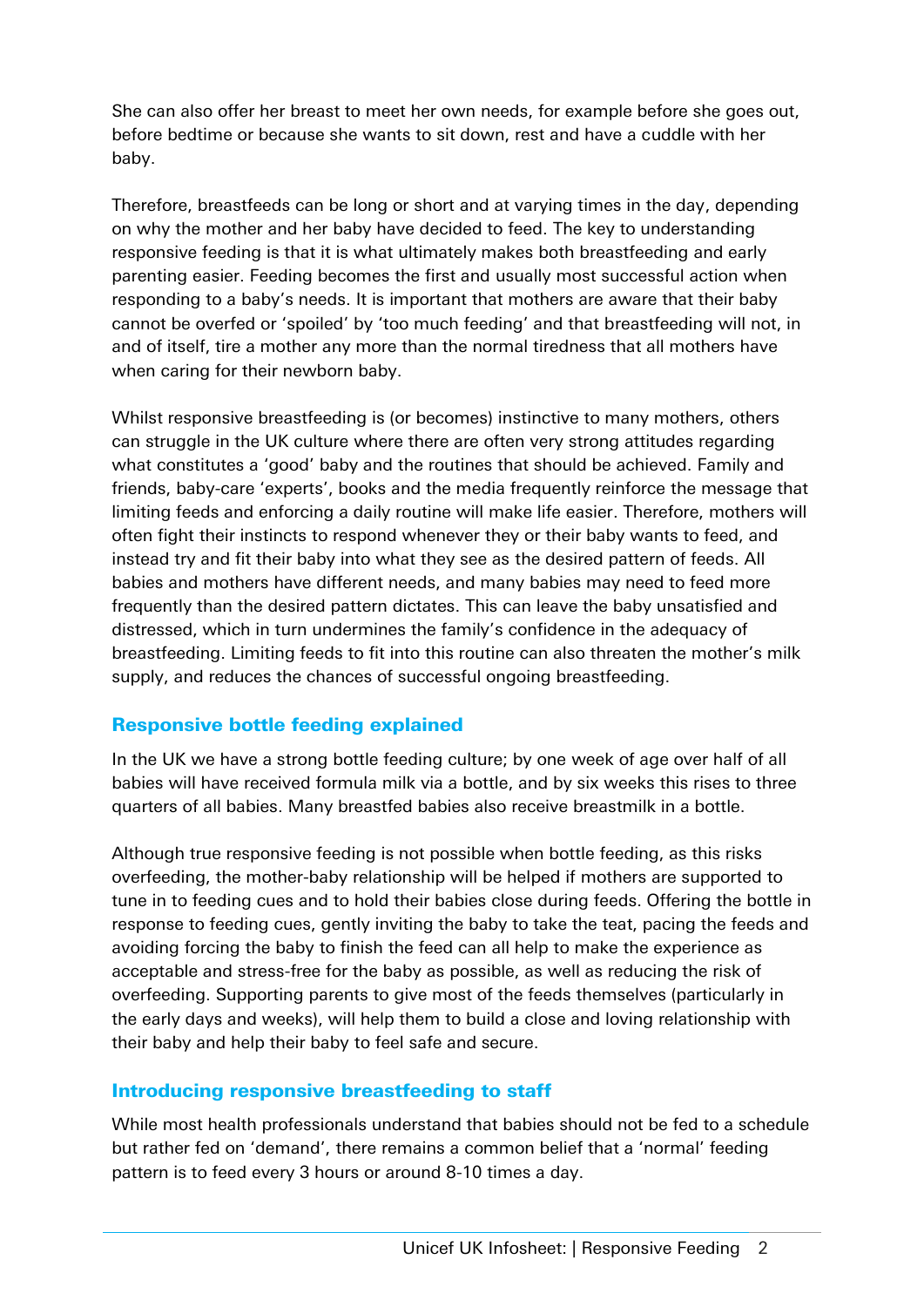This impression starts in the early days when there is often a need to ensure that sleepy or 'at risk' babies feed often enough, and is then reinforced later when mothers are reassured that frequent feeding is temporary and their baby will soon settle into a routine. Staff need to be supported to understand that breastfeeding is about much more than food. It is also about love, protection, comfort, rest and relationship building. This needs to be covered in training and updates, giving enough time to explore what a responsive style really means, including considering the staff's own personal experiences and how this impacts on their beliefs about when babies should be fed and what they believe to be a successful breastfeeding experience.

New information, particularly where the older information has been 'common knowledge' for a significant time, can often take a while to embed; revisiting the messages and thinking about a variety of ways to put the information across may be needed to help staff to learn.

# Introducing responsive bottle feeding to staff

Since the introduction of the Baby Friendly standards related to responsive bottle feeding, there have been many reports from infant feeding leads that staff have quickly and enthusiastically embraced the concept and the chance to offer more positive support to bottle feeding mothers. While this is excellent, there have also been reports of staff gaining the impression that this standard means that bottle feeding is almost as good as, or an adequate replacement for, breastfeeding. This impression has been reinforced through the bottle feeding industry that has begun to use the concept of responsive bottle feeding in marketing strategies.

Therefore, it is very important in staff training to emphasise that breastfeeding is the normal and only truly responsive way to feed a baby and brings significant benefits for health and wellbeing. Responsive bottle feeding is a way of enabling mothers and babies to utilise their innate breastfeeding instincts as much as possible, in order to reduce the risks of bottle feeding and so achieve the best possible outcomes for their baby. It is also worth stressing that responsive bottle feeding can be a way of introducing, however obliquely, the concept of breastfeeding to families from communities where breastfeeding rates are very low and where practices such as prop feeding are endemic.

# Supporting mothers to understand responsive breastfeeding

Starting in pregnancy, it is helpful to consider how to engage mothers in conversations about their expectations around feeding, including what they consider to be normal feeding patterns. Introducing the concept of responsive breastfeeding and how this can make for a more contented baby and easier parenting in the long term, while setting realistic expectations for the very early days of breastfeeding, can be helpful.

In the early postnatal period babies are often sleepy or need to be proactively fed, or conversely, can seem to feed very frequently. It can be difficult at this time for mothers to grasp that there may be a situation where they would choose to offer the breast